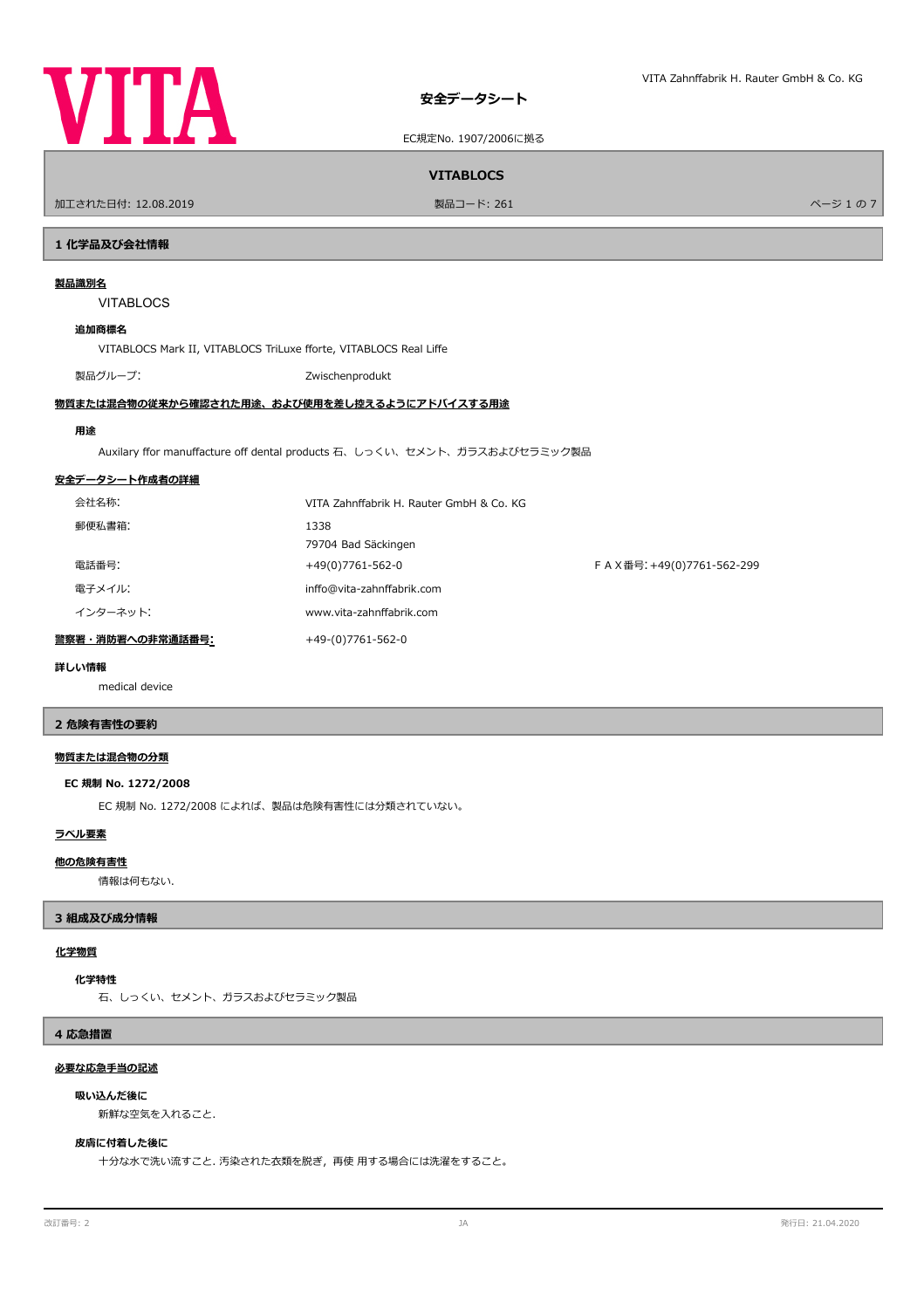# **VITA**

# **安全データシート**

EC規定No. 1907/2006に拠る

# **VITABLOCS**

ールエされた日付: 12.08.2019 しかい こうしょう かんこうしゃ リード: 261 しかい こうしょう アイディング・スタック かんこうしょう かんこうしょう アイディング アイディング かんきょう かんこうし

# **目に付着した後に**

直ちに洗眼用シャワーまたは水で、注意深く念入りに洗い流すこと.

### **葛下後**

直ちに口をすすぎ、たくさんの水を飲むこと.

# **最も重要な症状および作用、急性および後発性**

情報は何もない.

# **緊急治療および特別処置が必要な兆候**

症状に応じて処置すること。

# **5 火災時の措置**

# **消火剤**

# **適切な消火剤**

消火対策を、周辺地域に適合するよう調整すること.

### **物質または混合物特有の危険有害性**

発火性ではない 。

### **消防士のための事前注意事項**

火災の場合: 自給式呼吸器具を着用すること。

### **6 漏出時の措置**

# **人体に対する予防措置、保護具および緊急時措置**

粉塵の発生を防ぐこと. 粉塵の吸入を避けること。

# **環境に対する予防措置**

特別な環境保護措置は必要ではない. 汚染された物や場所は、環境規定に従って、念入りに浄化すること.

# **封じ込めおよび浄化方法と機材**

機械で拾い上げること. その受け入れた物質は、廃棄物処理の章に従って、取り扱うこと.

### **他のセクションを参照**

安全取扱い: 参照箇所 節 7

# 個人用保護具: 参照箇所 節 8

廃棄物処理: 参照箇所 節 13

### **7 取扱い及び保管上の注意**

# **安全な取扱のための予防措置**

### **安全取り扱い注意事項**

特別な予防措置は必要ではない.

# **火災および爆発防護に関するアドバイス**

特別な防火対策は、必要ではない.

# **配合禁忌等、安全な保管条件**

# **倉庫と容器の需要**

容器は、密閉した状態を保つこと.

# **共同貯蔵に関する注意事項**

特別な予防措置は必要ではない.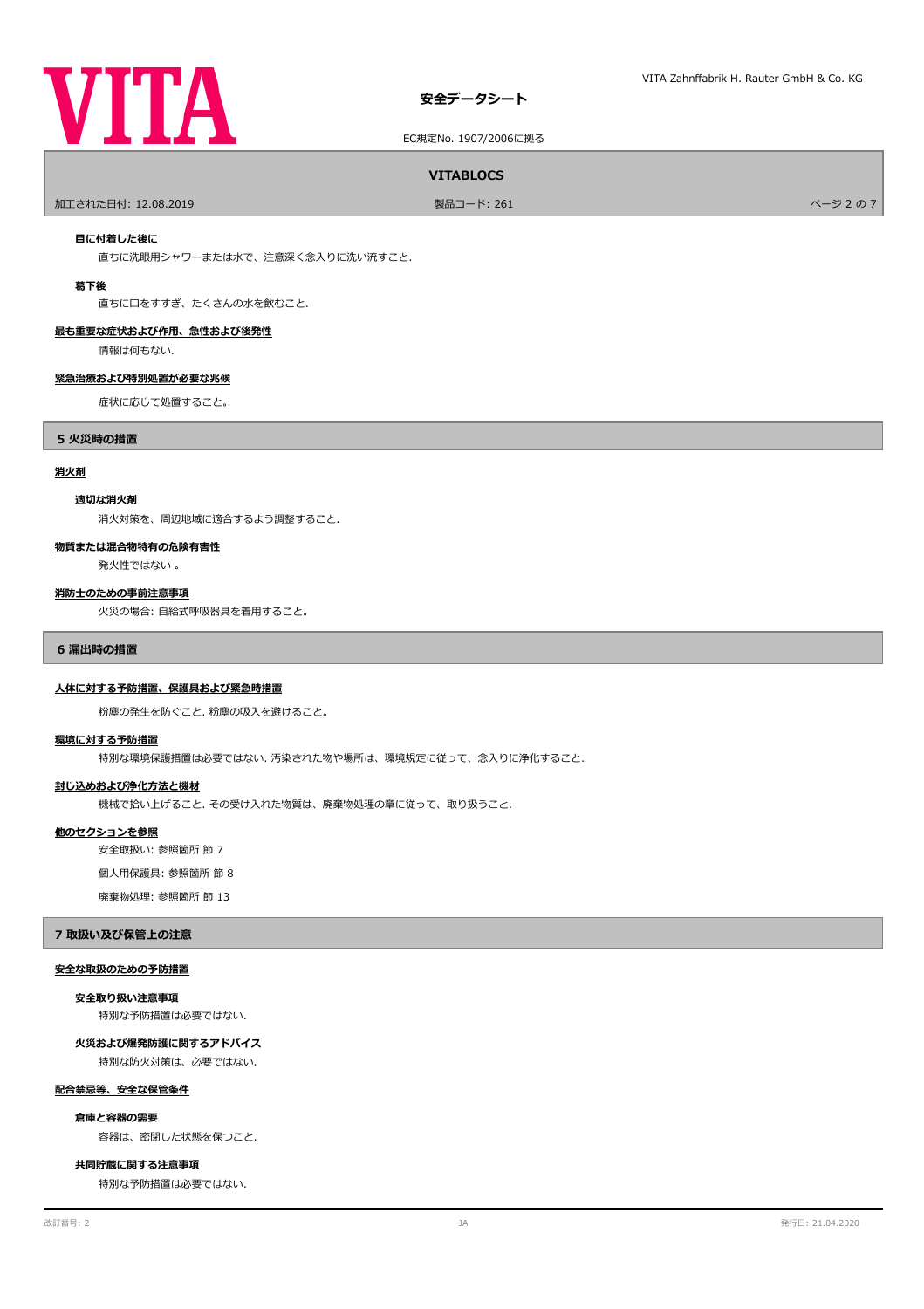

EC規定No. 1907/2006に拠る

**VITABLOCS**

ールエされた日付: 12.08.2019 しかい こうしょう かんこうしゃ リード: 261 しかい こうしょう かんこうしょう かんこう スタック かんこうしょう かんこうしょう かんこうしょう かんこうしょう かんこうしょう

# **8 ばく露防止及び保護措置**

# **管理パラメーター**

# **曝露防止**

# **保護・衛生対策**

汚染された衣類を脱ぐこと。 休憩の前又は作業終了後には手を洗うこと。 職場では、飲食、喫煙、鼻をかむ ことはしないこと.

# **眼/顔面用の保護具**

保護眼鏡/保護面を着用すること. 粉塵保護めがね

# **手の保護具**

化学物質を取り扱う際には、4桁の検査番号を含むCE表示のついた化学物質用保護手袋に限り、着用しなけれ ばならない. 化学物質用保護手袋は、職場で扱う危険物質の濃度や量に応じて、適したものを選ばなければな らない. 前述した保護手袋を特別な用途に使用する場合、手袋の製造者に、化学物質耐性について確認するこ とが望ましい.

# **皮膚の保護**

防護衣の使用。

# **呼吸器の保護**

呼吸用保護具を着用すること。 粉塵の吸入を避けること。 高濃度の箇所では、十分な換気と局所排気を行う

こと。

# **9 物理的及び化学的性質**

# **基礎物理および化学特性の情報**

| 物質の状態:<br>色.          | 固体  |                |  |  |  |
|-----------------------|-----|----------------|--|--|--|
| 臭い:                   | 無臭の |                |  |  |  |
| pH值:                  |     | 確定されていない       |  |  |  |
| 状態の変化                 |     |                |  |  |  |
| 融点:                   |     | 確定されていない       |  |  |  |
| 沸点, 初留点及び沸騰範囲:        |     | ?              |  |  |  |
| 引火点:                  |     | $\overline{?}$ |  |  |  |
| 引火性                   |     |                |  |  |  |
| 固体:                   |     | 確定されていない       |  |  |  |
| ガス:                   |     | 非該当            |  |  |  |
| 爆発特性                  |     |                |  |  |  |
| その製品は、(で)ない:爆発の危険がある。 |     |                |  |  |  |
| 爆発下限:                 |     | 確定されていない       |  |  |  |
| 爆発上限:                 |     | 確定されていない       |  |  |  |
| 自然発火温度                |     |                |  |  |  |
| 固体:                   |     | 確定されていない       |  |  |  |
| ガス:                   |     | 非該当            |  |  |  |
|                       |     |                |  |  |  |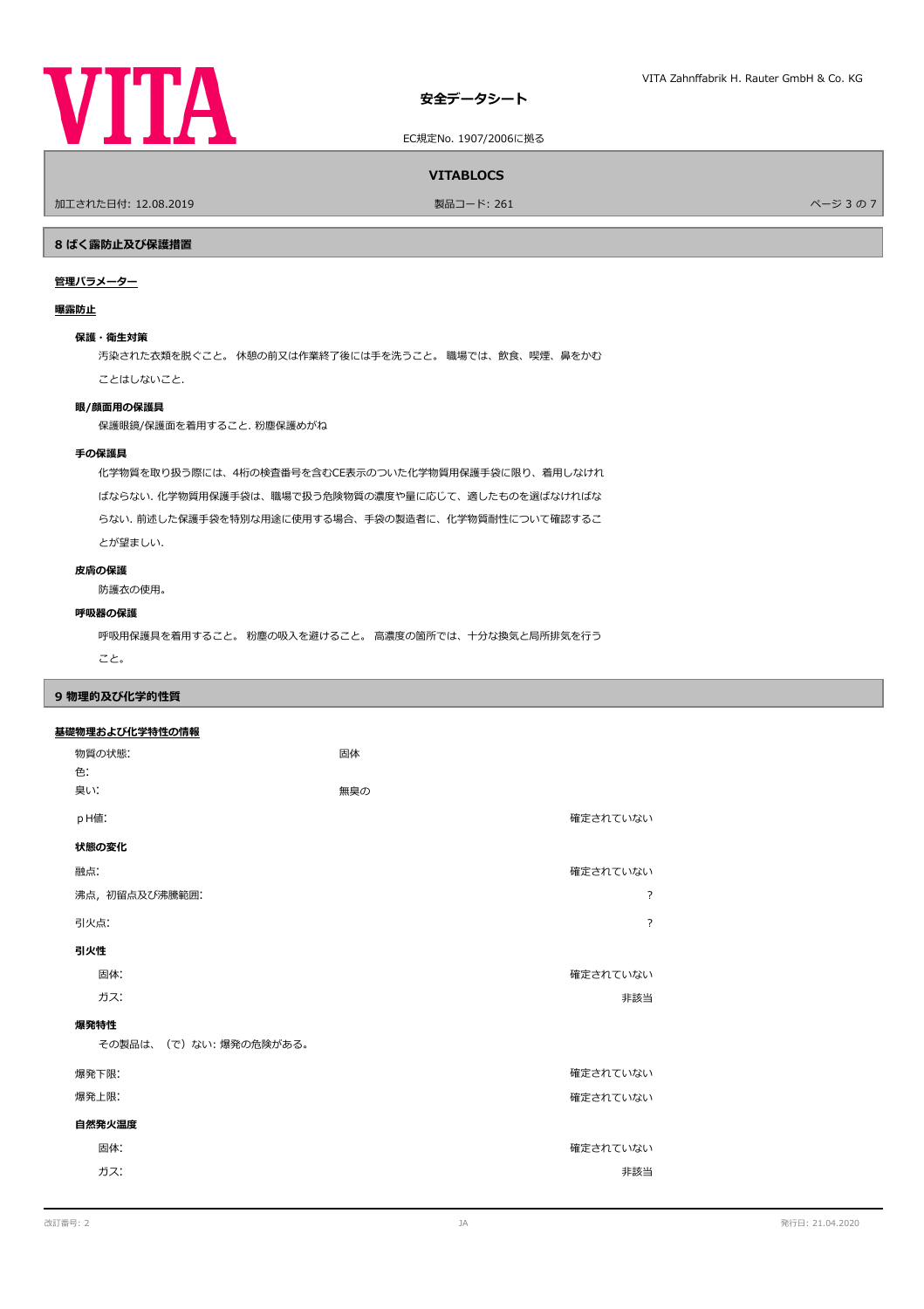

# **安全データシート**

۰

# EC規定No. 1907/2006に拠る

| <b>VITABLOCS</b>       |                           |        |  |  |  |
|------------------------|---------------------------|--------|--|--|--|
| 加工された日付: 12.08.2019    | 製品コード: 261                | ページ4の7 |  |  |  |
| 分解温度:                  | 確定されていない                  |        |  |  |  |
| 酸化特性<br>燃焼を促進しない。      |                           |        |  |  |  |
| 蒸気圧:<br>$(\tau 50 °C)$ | $\le$ =1100 hPa           |        |  |  |  |
| 密度:                    | 2,44000 g/cm <sup>3</sup> |        |  |  |  |
| 水溶性:                   | いいえ                       |        |  |  |  |
| 溶媒に対する溶解性<br>確定されていない  |                           |        |  |  |  |
| 水分配係数:                 | 確定されていない                  |        |  |  |  |
| 蒸気密度:                  | 確定されていない                  |        |  |  |  |
| 蒸発速度:                  | 確定されていない                  |        |  |  |  |
| その他の情報                 |                           |        |  |  |  |
| 固形分濃度:                 | 100,0 %                   |        |  |  |  |

# **10 安定性及び反応性**

# **反応性**

規定に従って取扱い及び貯蔵される場合、有害反応はない。

# **化学的安定性**

本製品を通常の常温で保管すると安定である。

# **危険有害反応性の可能性**

知られた有害反応はない。

# **避けるべき条件**

(一つも、何も、誰も)ない/(一つも、何も、誰も)ない

# **不適合物質**

情報は何もない.

# **危険有害性のある分解生成物**

既に知られた有害分解製品はない。

# **11 有害性情報**

# **毒性情報**

### **急性毒性**

入手可能なデータによれば、分類基準が満たされていない。

# **刺激性及び腐食性**

入手可能なデータによれば、分類基準が満たされていない。

# **感作性影響**

入手可能なデータによれば、分類基準が満たされていない。

# **生殖における発ガン性/変異原性/有毒性の影響**

入手可能なデータによれば、分類基準が満たされていない。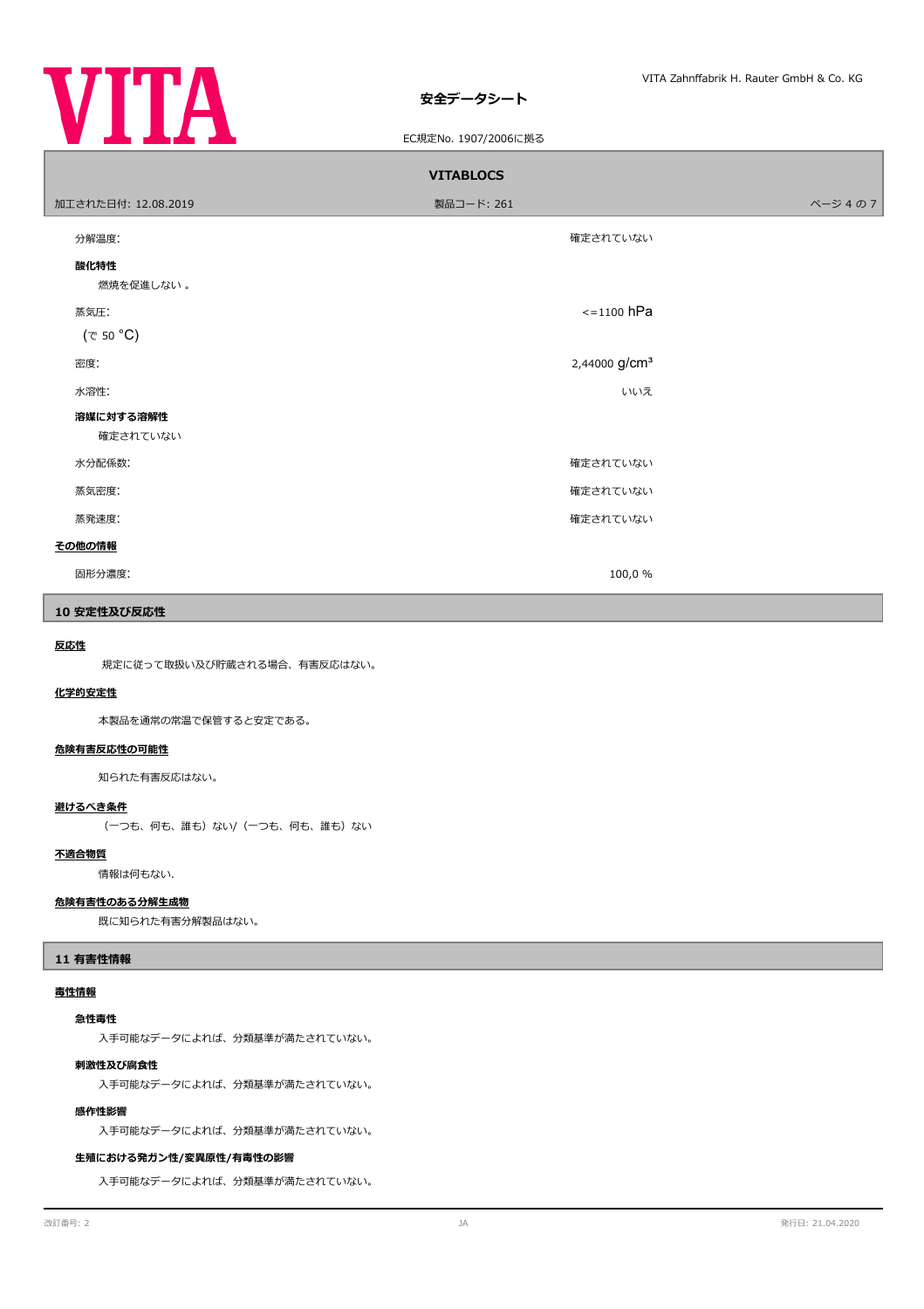# **VITA**

# **安全データシート**

EC規定No. 1907/2006に拠る

# **VITABLOCS**

ールエされた日付: 12.08.2019 しかい こうしょう おおとこ かんきょう かんきょう 製品コード: 261 しかい こうしょう アイエンジェクト しゅうしょう ページ 5 の 7

# **特定標的臓器毒性(単回暴露)**

入手可能なデータによれば、分類基準が満たされていない。

# **特定標的臓器毒性(反復暴露)**

入手可能なデータによれば、分類基準が満たされていない。

# **吸引性呼吸器有害性**

入手可能なデータによれば、分類基準が満たされていない。

### **テストに関するその他のインフォーメーション**

この物質については、欧州議会・理事会規則No. 1272/2008 [CLP] にいう、危険物としての等級分類に該

当しない。

# **12 環境影響情報**

# **毒性**

その製品は、(で)ない: 生態毒性。

# **残留性と分解性**

その製品は、検査されなかった.

### **生物蓄積性**

その製品は、検査されなかった.

# **土壌中の移動度**

その製品は、検査されなかった.

# **他の有害影響**

情報は何もない.

# **詳しい情報**

環境への放出を避けること。

# **13 廃棄上の注意**

# **廃棄物処理方法**

# **廃棄の勧告**

廃棄物は該当法規に従って廃棄すること。

# **汚染した包装**

十分な水で洗い流すこと. 完全に中身が空の包装容器は、再生利用に引き渡すことができる.

# **14 輸送上の注意**

# **海上輸送 (IMDG)**

|                       | UN番号:           | No dangerous good in sense off this transport regulation  |
|-----------------------|-----------------|-----------------------------------------------------------|
|                       | 正式の国連輸送名:       | No dangerous good in sense off this transport regulation. |
|                       | 輸送における危険有害性クラス: | No dangerous good in sense off this transport regulation. |
|                       | 包装等級(PG):       | No dangerous good in sense off this transport regulation. |
| 空輸 (ICAO-TI/IATA-DGR) |                 |                                                           |
|                       | UN番号:           | No dangerous good in sense off this transport regulation  |
|                       | 正式の国連輸送名:       | No dangerous good in sense off this transport regulation. |
|                       |                 |                                                           |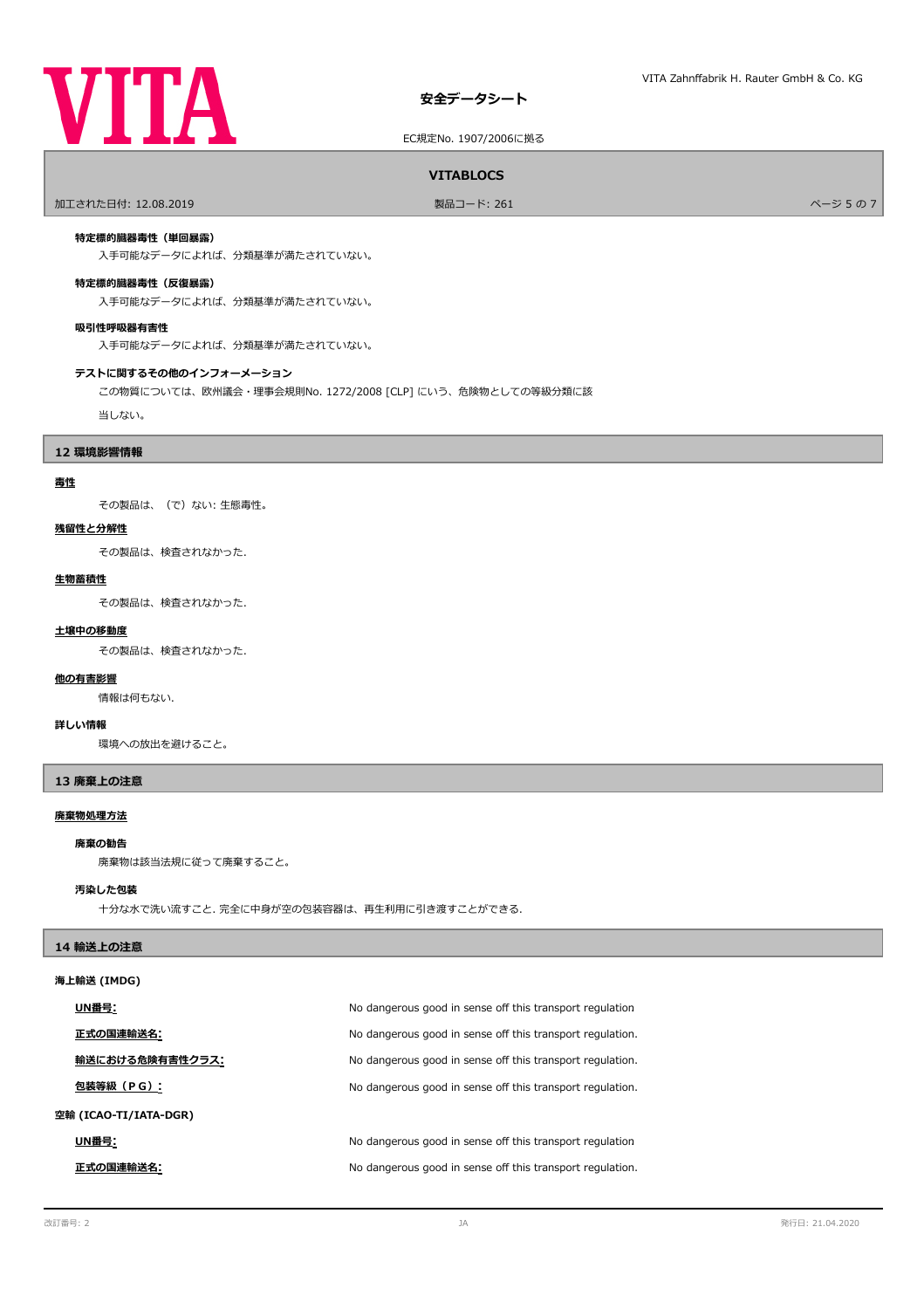

# **安全データシート**

|                                                                              | EC規定No. 1907/2006に拠る                                                                     |         |  |  |  |  |
|------------------------------------------------------------------------------|------------------------------------------------------------------------------------------|---------|--|--|--|--|
|                                                                              | <b>VITABLOCS</b>                                                                         |         |  |  |  |  |
| 加工された日付: 12.08.2019                                                          | 製品コード: 261                                                                               | ページ 6の7 |  |  |  |  |
| <u>輸送における危険有害性クラス:</u>                                                       | No dangerous good in sense off this transport regulation.                                |         |  |  |  |  |
| <u>包装等級(PG):</u>                                                             | No dangerous good in sense off this transport regulation.                                |         |  |  |  |  |
| 環境危険有害性                                                                      |                                                                                          |         |  |  |  |  |
| 環境に有害である:                                                                    | いいえ                                                                                      |         |  |  |  |  |
| 使用者のための特別な予防措置                                                               |                                                                                          |         |  |  |  |  |
| 情報は何もない.                                                                     |                                                                                          |         |  |  |  |  |
|                                                                              | <u>MARPOL 73/78 の付属文書 II および IBC Code に準拠するバルク輸送</u>                                     |         |  |  |  |  |
| 非該当                                                                          |                                                                                          |         |  |  |  |  |
| 15 適用法令                                                                      |                                                                                          |         |  |  |  |  |
| 物質または混合物に固有の安全、健康および環境に関する規則/法律                                              |                                                                                          |         |  |  |  |  |
| 国内規定情報                                                                       |                                                                                          |         |  |  |  |  |
| 水に与える有害性等級 (ドイツ):                                                            | - - 水を汚染しない                                                                              |         |  |  |  |  |
|                                                                              |                                                                                          |         |  |  |  |  |
| 16 その他の情報                                                                    |                                                                                          |         |  |  |  |  |
| 略称と頭字語の説明                                                                    |                                                                                          |         |  |  |  |  |
| ADR: Accord européen sur le transport des marchandises dangereuses par Route |                                                                                          |         |  |  |  |  |
|                                                                              | (European Agreement concerning the International Carriage off Dangerous Goods by Road)   |         |  |  |  |  |
|                                                                              | IMDG: International Maritime Code ffor Dangerous Goods                                   |         |  |  |  |  |
| IATA: International Air Transport Association                                |                                                                                          |         |  |  |  |  |
|                                                                              | GHS: Globally Harmonized System off Classiffcation and Labelling off Chemicals           |         |  |  |  |  |
|                                                                              | EINECS: European Inventory off Existing Commercial Chemical Substances                   |         |  |  |  |  |
|                                                                              | ELINCS: European List off Notiffed Chemical Substances                                   |         |  |  |  |  |
| CAS: Chemical Abstracts Service                                              |                                                                                          |         |  |  |  |  |
| LC50: Lethal concentration, 50%                                              |                                                                                          |         |  |  |  |  |
| LD50: Lethal dose, 50%                                                       |                                                                                          |         |  |  |  |  |
| CLP: Classiffcation, labelling and Packaging                                 |                                                                                          |         |  |  |  |  |
|                                                                              | REACH: Registration, Evaluation and Authorization off Chemicals                          |         |  |  |  |  |
|                                                                              | GHS: Globally Harmonised System off Classiffcation Labelling and Packaging off Chemicals |         |  |  |  |  |
| UN: United Nations                                                           |                                                                                          |         |  |  |  |  |
| DNEL: Derived No Effect Level                                                |                                                                                          |         |  |  |  |  |
| DMEL: Derived Minimal Effect Level                                           |                                                                                          |         |  |  |  |  |
| PNEC: Predicted No Effect Concentration                                      |                                                                                          |         |  |  |  |  |
| ATE: Acute toxicity estimate                                                 |                                                                                          |         |  |  |  |  |
| LL50: Lethal loading, 50%                                                    |                                                                                          |         |  |  |  |  |
| EL50: Effect loading, 50%                                                    |                                                                                          |         |  |  |  |  |
| EC50: Effective Concentration 50%                                            |                                                                                          |         |  |  |  |  |
| ErC50: Effective Concentration 50%, growth rate                              |                                                                                          |         |  |  |  |  |
| NOEC: No Observed Effect Concentration                                       |                                                                                          |         |  |  |  |  |
| BCF: Bio-concentration ffactor                                               |                                                                                          |         |  |  |  |  |

PBT: persistent, bioaccumulative, toxic